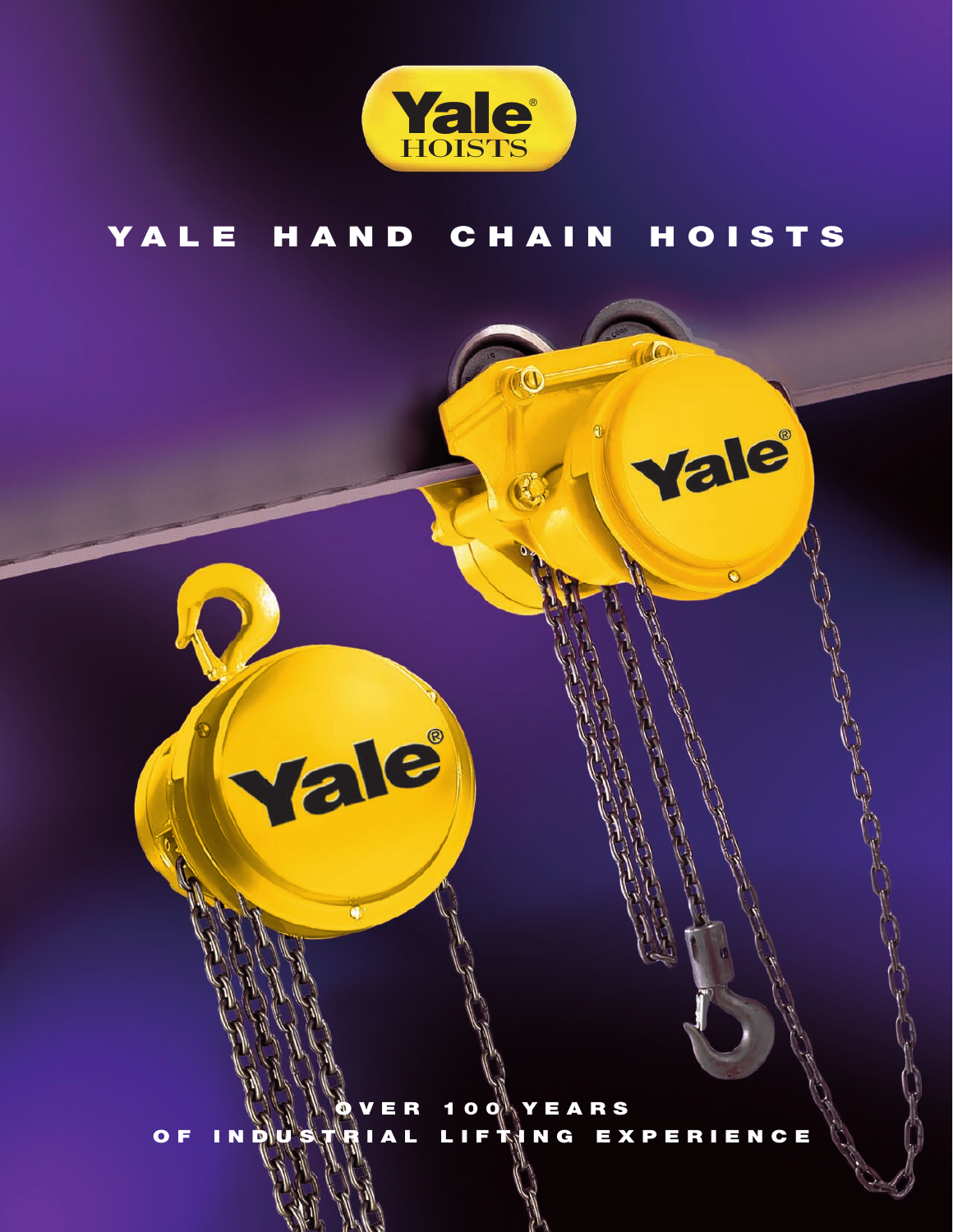# **Yale Load King LH2 Hook Mount Hand Hoists**

Capacity range: 1/4–10 ton

One of the most popular and reliable hoists ever designed, the Load King LH2 combines superior engineering, efficiency and durability. Available in a variety of capacities from 1/4 ton to 10 tons, Load King LH2 features:

- Most interchangeability of parts in the industry
- Standard Load Limiter for simple, automatic overload protection
- Enclosed contoured Weston-type automatic brake for positive load control
- High-efficiency spur gearing for greater lift with minimum effort
- Rugged Hoistaloy chain for added strength and durability
- Fully machined, forged liftwheel pockets for easier lifting and smooth free chaining
- High-strength aluminum alloy castings in frame and covers
- Inspected over 75 times to meet or exceed HST/ASME/ANSI performance and safety standards
- Standard hand chain drop is 2 feet less than lift, (example: 8 foot lift hoist has 6 foot hand chain drop)
- Chain containers, zinc-plated load and hand chain aluminum unwelded hand chain, Latchlok hooks, bronze hooks, eye-type suspension, bullard hooks and units without Load Limiter optional, depending on capacity
- Lifetime warranty
- Metric rated
- Made in U.S.

**1/4 – 2 ton 3– 4 ton**





M E F **CHANDWHEEL** JJ  $\mathbf{I}$ Ġ W J  $\sf B$  $\mathbf C$ 

Yale®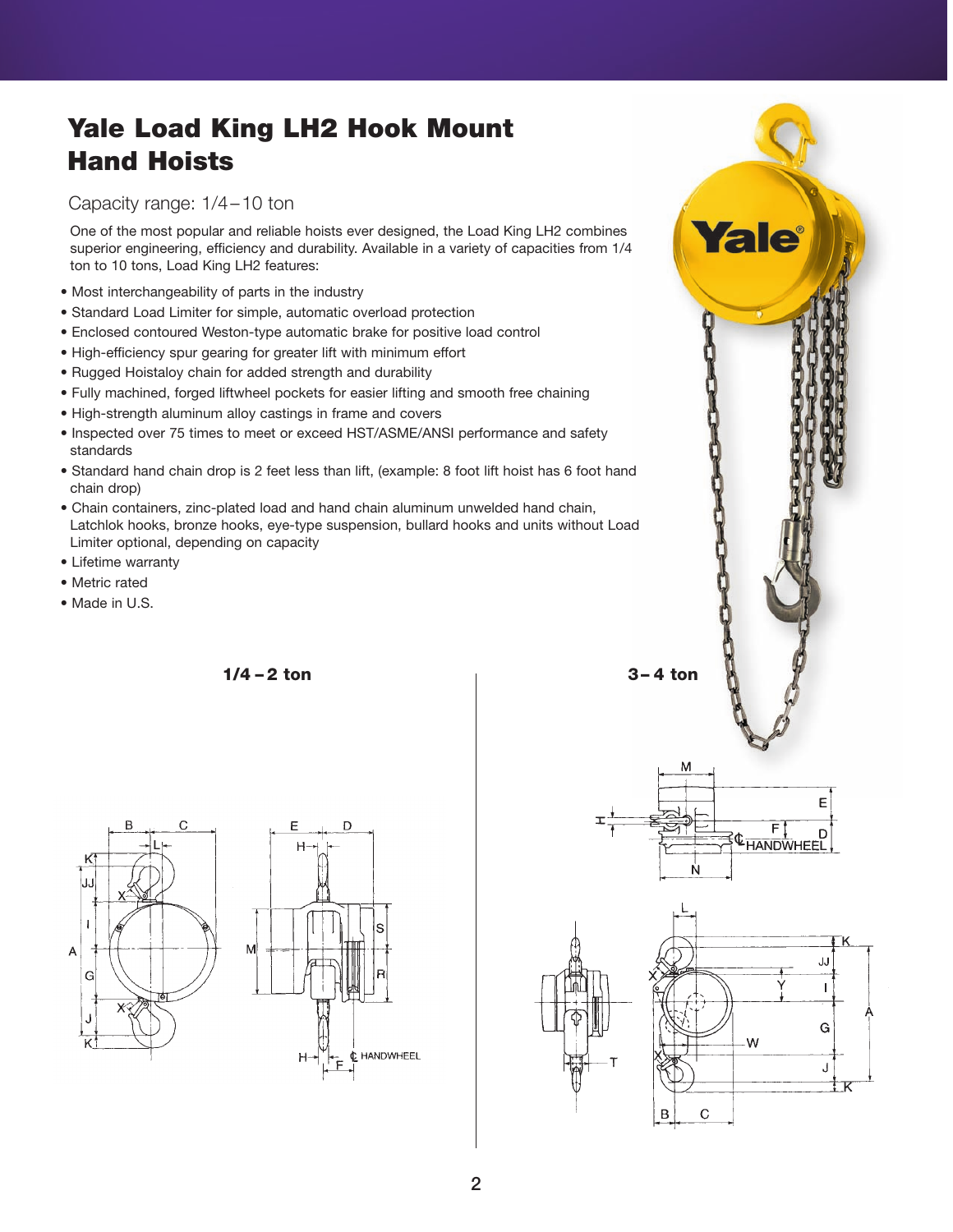



### **8 – 10 ton 5 – 6 ton**

## **Specifications**

| Rated<br>Capacity*<br>(Tons) | <b>Product</b><br>Code | Standard Lift <sup>†</sup><br>(f <sub>t</sub> ) | <b>Reeving</b> | <b>Minimum</b><br><b>Distance</b><br><b>Between</b><br>Hooks (in.) | Chain<br>Overhauled<br>to Lift Load<br>One Foot (ft.) | Chain<br><b>Pull to Lift</b><br>Full Load(lbs.) | Shipping<br>Weight<br>(lbs.) |
|------------------------------|------------------------|-------------------------------------------------|----------------|--------------------------------------------------------------------|-------------------------------------------------------|-------------------------------------------------|------------------------------|
| $\frac{1}{4}$                | 924-02100              | 8                                               |                | $12\frac{7}{8}$                                                    | $22\frac{1}{2}$                                       | 23                                              | 37                           |
| $\frac{1}{2}$                | 924-03100              | 8                                               |                | $12^{7}/8$                                                         | $22^{1/2}$                                            | 46                                              | 37                           |
|                              | 924-05100              | 8                                               |                | 14                                                                 | 30                                                    | 69                                              | 40                           |
| $1\frac{1}{2}$               | 924-06100              | 8                                               |                | $17\frac{5}{16}$                                                   | $40\frac{1}{2}$                                       | 80                                              | 65                           |
| $\overline{2}$               | 924-07100              | 8                                               |                | $17\frac{5}{16}$                                                   | 52                                                    | 83                                              | 64                           |
| 3                            | 924-09100              | 8                                               | $\mathfrak{p}$ | $21\frac{1}{2}$                                                    | 81                                                    | 85                                              | 96                           |
| 4                            | 924-11100              | 8                                               | 2              | $21\frac{1}{2}$                                                    | 104                                                   | 88                                              | 96                           |
| 5                            | 924-13100              | 8                                               | 3              | $24\frac{1}{4}$                                                    | 156                                                   | 75                                              | 128                          |
| 6                            | 924-14100              | 8                                               | 3              | $25\frac{1}{4}$                                                    | 156                                                   | 90                                              | 132                          |
| 8                            | 924-16100              | 8                                               | $\overline{4}$ | $34\frac{1}{2}$                                                    | 208                                                   | 89                                              | 235                          |
| 10                           | 924-17100              | 8                                               | 5              | $35\frac{1}{2}$                                                    | 260                                                   | 95                                              | 249                          |

Can be supplied with larger lifts.

## **Clearance Dimensions (in.)**

|                  |                 |                 |                 |                  | <b>Rated Capacity* (tons)</b> |                   |                  |                  |                  |
|------------------|-----------------|-----------------|-----------------|------------------|-------------------------------|-------------------|------------------|------------------|------------------|
| <b>Dimension</b> | $\frac{1}{4}$   | $\frac{1}{2}$   | 1               | $1\frac{1}{2}82$ | 384                           | 5                 | 6                | 8                | 10               |
| A                | $12\frac{7}{8}$ | $12\frac{7}{8}$ | 14              | $17\frac{5}{16}$ | $21\frac{1}{2}$               | $24\frac{1}{4}$   | 25               | $34\frac{1}{2}$  | $35\frac{1}{2}$  |
| B                | $3^{11}/_{16}$  | $3^{11}/16$     | $3^{11}/16$     | $4\frac{3}{16}$  | 3 <sup>5</sup> /16            | $4\frac{3}{16}$   | $4\frac{3}{16}$  | $4^{3}/4$        | $4^{3}/4$        |
| c                | $7\frac{3}{16}$ | $7\frac{3}{16}$ | $7\frac{3}{16}$ | $6^{11}/_{16}$   | $8^{15}/_{16}$                | $10\frac{5}{16}$  | $10\frac{5}{16}$ | $12\frac{3}{4}$  | $12\frac{3}{4}$  |
| D                | $4\frac{1}{8}$  | $4\frac{1}{8}$  | $4\frac{1}{8}$  | $5\frac{1}{16}$  | $5\frac{1}{16}$               | $4^{7}/8$         | $4^{7}/8$        | $5^{13}/16$      | $5^{13}/16$      |
| Е                | $3\frac{1}{4}$  | $3\frac{1}{4}$  | $3\frac{1}{4}$  | $4^{13}/_{16}$   | $4^{13}/_{16}$                | 5                 | 5                | $4\frac{1}{16}$  | $4\frac{1}{16}$  |
| F                | $2\frac{1}{6}$  | $2\frac{1}{16}$ | $2\frac{1}{16}$ | $3\frac{1}{8}$   | 3                             | $2^{15}/16$       | $2^{15}/16$      | $3^{3}/4$        | $3^{3}/4$        |
| G                | $3^{7}/8$       | $3^{7}/8$       | $3^{3}/4$       | $5\frac{3}{16}$  | $8^{1/4}$                     | $11^{13}/16$      | $11^{13}/_{16}$  | $17\frac{3}{16}$ | $17\frac{3}{16}$ |
| н                | $1\frac{1}{16}$ | $1\frac{1}{16}$ | $1\frac{3}{16}$ | $1\frac{1}{8}$   | $1\frac{1}{4}$                | $1\frac{1}{4}$    | $1\frac{3}{8}$   | $1^{11}/16$      | $1^{13}/16$      |
|                  | $3^{3}/4$       | $3\frac{3}{4}$  | $3\frac{3}{4}$  | $4^{13}/_{16}$   | $4^{1/4}$                     | $4\frac{3}{16}$   | $4\frac{3}{16}$  | $6\frac{1}{16}$  | $6\frac{1}{16}$  |
|                  | $2^{5/8}$       | $2^{5}/8$       | $2^{15}/16$     | $3^{5}/8$        | $4^{1/8}$                     | $4^{1/8}$         | $4^{5}/8$        | $5\frac{5}{8}$   | $6\frac{1}{8}$   |
| JJ               | $2^{5/8}$       | $2^{5/8}$       | $3\frac{9}{16}$ | $3^{11}/_{16}$   | $4^{7}/8$                     | ---               | ---              | ---              | ---              |
| K                | 15/16           | 15/16           | $1\frac{1}{8}$  | $1\frac{1}{2}$   | $1^{11}/_{16}$                | $1^{11}/16$       | $1\frac{7}{8}$   | $2^{1/4}$        | $2\frac{9}{16}$  |
|                  | $1\frac{3}{4}$  | $1\frac{3}{4}$  | $1\frac{3}{4}$  | $1\frac{1}{4}$   | $3^{1/2}$                     | $4^{7}/8$         | $4^{7}/8$        | $7\frac{5}{16}$  | $7\frac{5}{16}$  |
| M                | $7\frac{1}{16}$ | $7\frac{1}{16}$ | $7\frac{1}{16}$ | $8^{5}/8$        | $8^{5}/8$                     | $8^{5}/8$         | $8\frac{5}{8}$   | $8\frac{5}{8}$   | $8^{5}/8$        |
| N                | ---             | ---             | ---             | --               | $10^{7}/_8$                   | $10^{7}/_8$       | $10\frac{7}{8}$  | $10^{7}/_8$      | $10^{7}/_8$      |
| $\overline{R}$   | $5^{7}/_{16}$   | $5^{7}/_{16}$   | $5^{7}/_{16}$   | $5^{7}/_{16}$    | ---                           | ---               | ---              | ---              | ---              |
| s                | $4^{11}/_{16}$  | $4^{11}/_{16}$  | $4^{11}/_{16}$  | $4^{11}/_{16}$   | ---                           | ---               | ---              | ---              | ---              |
| T                | --              | —               | ---             | --               | $3^{7}/8$                     | $\overline{4}$    | 4                | $6\frac{3}{8}$   | $6\frac{3}{8}$   |
| W                | ---             | ---             | ---             | --               | $4\frac{1}{2}$                | $6^{1/4}$         | $6\frac{1}{4}$   | $6\frac{7}{16}$  | $6\frac{7}{16}$  |
| $\mathsf{x}$     | $1\frac{1}{32}$ | $1\frac{1}{32}$ | $1\frac{1}{8}$  | $1\frac{5}{16}$  | $1\frac{5}{8}$                | 1 <sup>5</sup> /8 | $1\frac{3}{4}$   | $2\frac{1}{16}$  | $2^{5/16}$       |
| Y                |                 | ---             | ---             | ---              | $5\frac{1}{8}$                | $5^{7}/8$         | $5\frac{7}{8}$   | $5\%$ 16         | $5\%$            |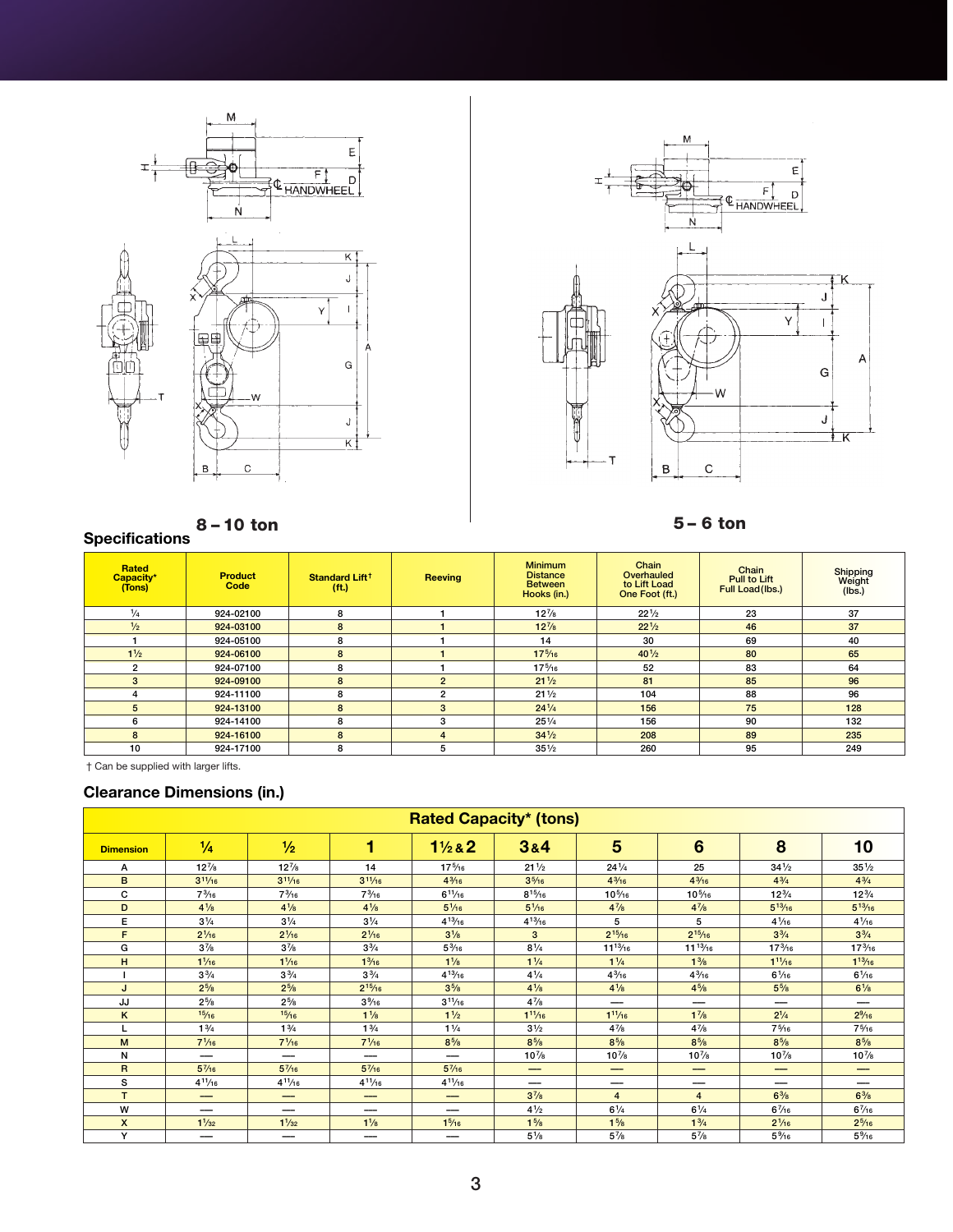# **Yale Load King LTP2, LTG2 Army Type Trolley Hoist**

Capacity range: 1/4–12 ton



Same quality and performance as the Load King LH2 in a compact, low headroom integral trolley mount. Ideal for applications requiring a moveable hoist including:

- Rugged steel loadbars connected directly to hoist frame
- Reduced headroom., side clearances and end approach for easy maneuvering of heavy loads in tight places
- Standard Load Limiter automatic overload protection
- Plain and geared trolley mounts in capacities from 1/4 to 12 tons
- Universal tread trolley wheels for operation on sloped or flat flanged beams
- Standard hand chain drop 2 feet less than lift (example: 8 foot lift hoist has 6 foot hand chain drop)
- Chain containers, zinc-plated load and hand chain, aluminum unwelded hand chain, Latchlok hooks, bronze hooks, bullard hooks, larger beam trolleys, trolley guards, and units without Load Limiter optional, depending on capacity
- Lifetime warranty
- Metric rated
- Made in U.S.A.



**1/4–6 Ton 8–12 Ton**

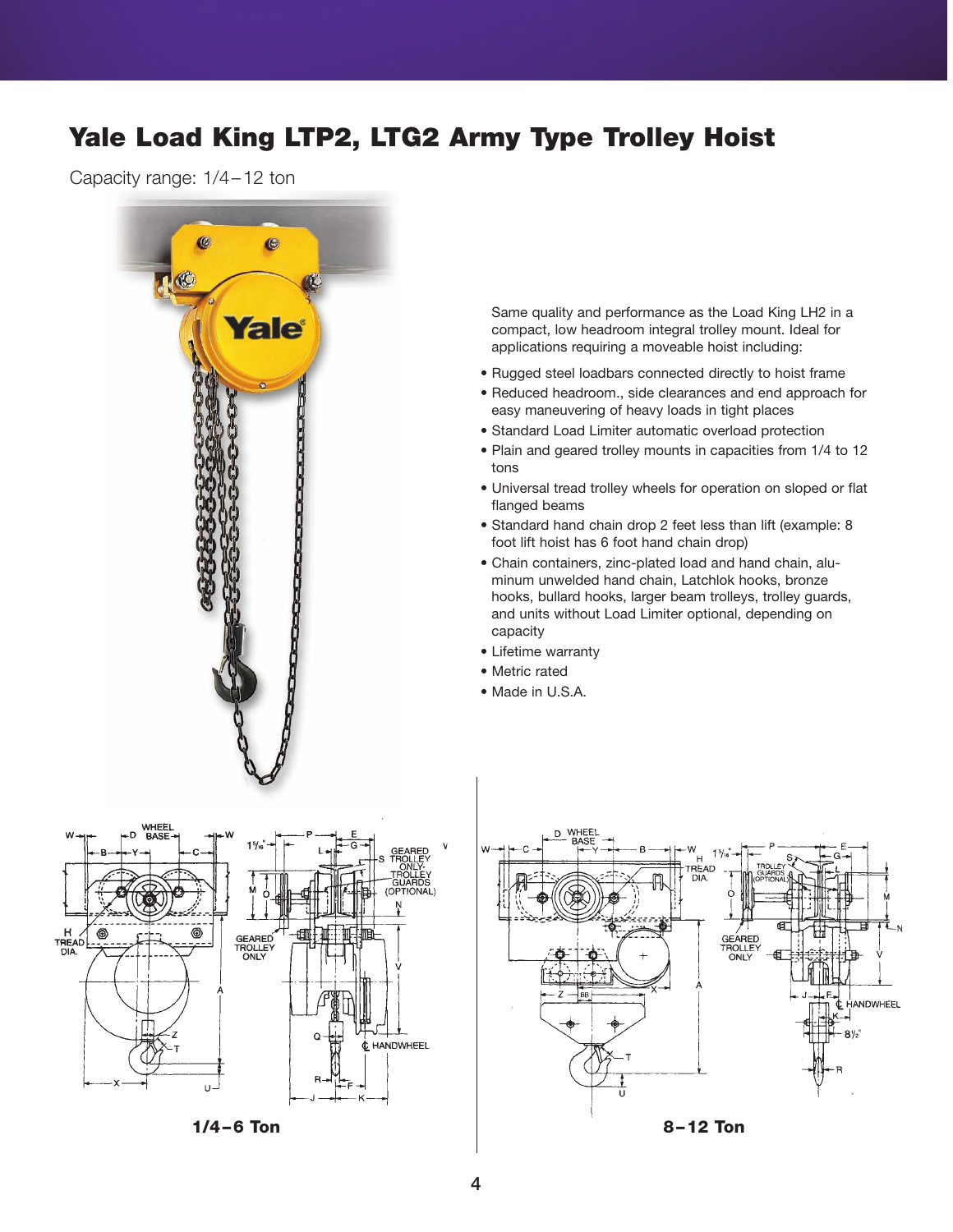## **Specifications**

| <b>Specifications</b>                  |                                                                                                                                                                                                        |                                                                     |                               |                                          |                                                        |                                                                                 |                                                  |                                                                        |                                            |                                                   |                         |                                                           |
|----------------------------------------|--------------------------------------------------------------------------------------------------------------------------------------------------------------------------------------------------------|---------------------------------------------------------------------|-------------------------------|------------------------------------------|--------------------------------------------------------|---------------------------------------------------------------------------------|--------------------------------------------------|------------------------------------------------------------------------|--------------------------------------------|---------------------------------------------------|-------------------------|-----------------------------------------------------------|
|                                        |                                                                                                                                                                                                        |                                                                     |                               |                                          |                                                        |                                                                                 |                                                  |                                                                        |                                            |                                                   |                         |                                                           |
| Rated<br>Capacity*<br>(Tons)           | LTP <sub>2</sub><br>Plain<br><b>Trolley</b>                                                                                                                                                            | <b>Product Code</b><br>LTG <sub>2</sub><br>Geared<br><b>Trolley</b> | <b>Standard</b><br>Lift (ft.) | <b>Reeving</b>                           | <b>American</b><br><b>Standard</b><br>depth<br>(in.) t | <b>Beam</b><br><b>Adjustment</b><br>Ranges<br><b>Flange</b><br>Width<br>(in.) t | <b>Chain Pull</b><br>to Lift<br><b>Full Load</b> | Chain<br><b>Overhauled</b><br>to Lift<br><b>Load One</b><br>Foot (ft.) | <b>Minimum</b><br><b>Headroom</b><br>(in.) | <b>Minimum</b><br>Radius<br><b>Curve</b><br>(in.) | Plain<br><b>Trolley</b> | <b>Shipping Weight (lbs.)</b><br>Geared<br><b>Trolley</b> |
| $\frac{1}{4}$                          | 925-01400                                                                                                                                                                                              | 925-01500                                                           | $\overline{\mathbf{8}}$       | $\mathbf{1}$                             | $4 - 12**$                                             | $2\frac{5}{8} - 5\frac{1}{2}$                                                   | 23                                               | $22\frac{1}{2}$                                                        | $11\frac{3}{4}$                            | 30                                                | 66                      | 108                                                       |
| $\frac{1}{2}$<br>$\mathbf{1}$          | 925-03400                                                                                                                                                                                              | 925-03500                                                           | $\bf 8$<br>$\bf 8$            | $\mathbf{1}$<br>$\mathbf 1$              | $4 - 12**$                                             | $2^{5}/8 - 5^{1}/2$                                                             | 46                                               | $22^{1/2}$<br>30                                                       | $11^{3/4}$                                 | 30<br>30                                          | 66                      | 108<br>130                                                |
| $1\frac{1}{2}$                         | 925-05400<br>925-06400                                                                                                                                                                                 | 925-05500<br>925-06500                                              | $\bf8$                        | $\mathbf{1}$                             | $4 - 12**$<br>$6 - 15$                                 | $2^{5}/8 - 5^{1}/2$<br>$3\frac{3}{8} - 5\frac{5}{8}$                            | 69<br>80                                         | $40^{1/2}$                                                             | $11^{3/4}$<br>$15\frac{5}{16}$             | 30                                                | 78<br>136               | 164                                                       |
| $\overline{2}$                         | 925-07400                                                                                                                                                                                              | 925-07500                                                           | 8                             | $\mathbf 1$                              | $6 - 15$                                               | $3\frac{3}{8} - 5\frac{5}{8}$                                                   | 83                                               | 52                                                                     | $15\frac{5}{16}$                           | 30                                                | 136                     | 164                                                       |
| $\mathbf 3$<br>$\overline{\mathbf{4}}$ | 925-09400                                                                                                                                                                                              | 925-09500                                                           | 8                             | $\mathbf 2$                              | $7 - 15$                                               | $3\frac{3}{8} - 5\frac{5}{8}$<br>$3\% - 5\%$                                    | 85                                               | 81<br>104                                                              | $8^{7}/8$                                  | 48<br>48                                          | 182<br>182              | 230<br>230                                                |
| $\sqrt{5}$                             | 925-11400<br>925-13400                                                                                                                                                                                 | 925-11500<br>925-13500                                              | 8<br>8                        | $\mathbf 2$<br>$\ensuremath{\mathsf{3}}$ | $7 - 15$<br>$8 - 18$                                   | $4 - 6\frac{1}{4}$                                                              | 87<br>74                                         | 156                                                                    | $18\frac{7}{8}$<br>$23^{1/2}$              | 60                                                | 268                     | 300                                                       |
| 6                                      | 925-14400                                                                                                                                                                                              | 925-14500                                                           | 8                             | 3                                        | $8 - 18$                                               | $4 - 6\frac{1}{4}$                                                              | 89                                               | 156                                                                    | 24                                         | 60                                                | 273                     | 305                                                       |
| $\bf8$                                 | 925-16400                                                                                                                                                                                              | 925-16500                                                           | 8                             | $\overline{\mathbf{4}}$                  | $12 - 24$                                              | $5 - 8$                                                                         | 91                                               | 208                                                                    | $28^{1/4}$                                 | 72                                                | 506                     | 589                                                       |
| 10<br>12                               | 925-17400<br>925-18400                                                                                                                                                                                 | 925-17500<br>925-18500                                              | 8<br>8                        | 5<br>6                                   | $12 - 24$<br>$12 - 24$                                 | $5 - 8$<br>$5\frac{1}{2} - 8$                                                   | 93<br>95                                         | 260<br>312                                                             | $28\frac{1}{4}$<br>$30\frac{3}{8}$         | 72<br>96                                          | 513<br>1050             | 596<br>1130                                               |
|                                        | **For 1/4 through 1 ton geared trolleys -minimum beam size S6 x 12.5 (3 3/8 flange width)<br>† Universal tread trackwheels designed to operate on either sloped or flat flange beams, rails, or tracks |                                                                     |                               |                                          |                                                        |                                                                                 |                                                  |                                                                        |                                            |                                                   |                         |                                                           |
|                                        | <b>Clearance Dimensions (in.)</b>                                                                                                                                                                      |                                                                     |                               |                                          |                                                        | <b>Rated Capacity* (tons)</b>                                                   |                                                  |                                                                        |                                            |                                                   |                         |                                                           |

|                  |                 |                                     |                 |                    |                 |                 |                 | <b>Rated Capacity* (tons)</b> |                 |                  |                  |                                |                                |                  |                                |                 |
|------------------|-----------------|-------------------------------------|-----------------|--------------------|-----------------|-----------------|-----------------|-------------------------------|-----------------|------------------|------------------|--------------------------------|--------------------------------|------------------|--------------------------------|-----------------|
| <b>Dimension</b> |                 | $\frac{1}{4}$ , $\frac{1}{2}$ , & 1 |                 | $1\frac{1}{2}$ & 2 |                 | 384             |                 | 5                             |                 | 6                |                  | 8                              |                                | 10               |                                | 12              |
|                  | Plain           | Geared                              | Plain           | Geared             | Plain           | Geared          | Plain           | Geared                        | Plain           | Geared           | Plain            | Geared                         | Plain                          | Geared           | Plain                          | Geared          |
| А                | $11^{3/4}$      | $11^{13}/16$                        | 15%             | 15%6               | $18\frac{7}{8}$ | $18^{7}/8$      | $23^{1/2}$      | $23^{1/2}$                    | 24              | 24               | $28^{1/4}$       | $28\frac{1}{4}$                | $28\frac{1}{4}$                | $28\frac{1}{4}$  | $30\frac{3}{8}$                | $30\%$          |
| B                | $4^{3}/_{16}$   | $4\frac{3}{6}$                      | $3^{11}/16$     | $3^{11}/16$        | $5^{3}/4$       | $5^{3}/4$       | $6^{1/2}$       | $6\frac{1}{2}$                | $6\frac{1}{2}$  | $6^{1/2}$        | $8^{15}/_{16}$   | $8^{15}/_{16}$                 | $8^{15}/_{16}$                 | $8^{15}/_{16}$   | $10^{7}/8$                     | $10^{7}/8$      |
| C                | $2\frac{9}{16}$ | $2\frac{9}{16}$                     | $3^{11}/_{16}$  | $3^{11}/_{16}$     | $3\frac{7}{16}$ | $3\frac{7}{16}$ | $3^{3}/4$       | $3\frac{3}{4}$                | $3^{3}/4$       | $3^{3}/4$        | $5^{1/4}$        | $5^{1/4}$                      | $5\frac{1}{4}$                 | $5\frac{1}{4}$   | $7\frac{3}{16}$                | $7\frac{3}{16}$ |
| D                | 6               | 6                                   | 6               | 6                  | $6^{7}/8$       | $6^{7}/8$       | $7^{3}/4$       | $7^{3}/4$                     | $7^{3}/4$       | $7^{3}/4$        | 11               | 11                             | 11                             | 11               | 11                             | 11              |
| E                | $4^{1/2}$       | $4^{15}/_{16}$                      | 5               | 5                  | $5^{7}/_{16}$   | $5^{7}/_{16}$   | $6^{1/3}$       | $6\frac{1}{8}$                | $6\frac{1}{8}$  | $6^{1/8}$        | $7\frac{1}{4}$   | $7^{1/4}$                      | $7^{1/4}$                      | $7\frac{1}{4}$   | $7\frac{1}{4}$                 | $7\frac{1}{4}$  |
| F                | $2^{1/16}$      | $2^{1/16}$                          | $3^{1}/8$       | $3^{1}/8$          | 3               | 3               | $21^{13}/_{16}$ | $21^{13}/_{16}$               | $2^{13}/_{16}$  | $2^{13}/16$      | 3                | 3                              | 3                              | 3                | 3                              | 3               |
| G                | 3               | $3^{3}/4$                           | $3\frac{5}{8}$  | $3^{3}/4$          | $4\frac{5}{16}$ | 4 % 6           | $4^{15}/_{16}$  | $4^{15}/_{16}$                | $4^{15}/_{16}$  | $4^{15}/_{16}$   | $5\%$            | $5\frac{9}{16}$                | $5\%$                          | $5\%$            | $5^{13}/_{16}$                 | $5^{13}/_{16}$  |
| H                | $3^{1/8}$       | $\overline{4}$                      | $4^{3}/4$       | $\overline{4}$     | 5               | 5               | 6               | 6                             | 6               | 6                | 8                | 8                              | 8                              | 8                | 8                              | 8               |
| J                | $3^{1/4}$       | $3^{1/4}$                           | $4^{13}/16$     | $4^{13}/16$        | $4^{13}/16$     | $4^{13}/16$     | 5               | 5                             | 5               | 5                | $4^{13}/16$      | $4^{13/16}$                    | $4^{13}/16$                    | $4^{13}/16$      | $4^{13}/16$                    | 4 13/16         |
| Κ                | $4^{1/8}$       | $4^{1}/8$                           | $5\frac{1}{16}$ | $5\frac{1}{16}$    | $5\frac{1}{16}$ | $5\frac{1}{16}$ | $4^{7}/8$       | $4^{7}/8$                     | $4^{7}/8$       | $4\frac{7}{8}$   | $5\frac{1}{16}$  | $5\frac{1}{16}$                | $5\frac{1}{16}$                | $5\frac{1}{16}$  | $5\frac{1}{16}$                | $5\frac{1}{16}$ |
| L                | $\frac{5}{16}$  | 5/16                                | 1/2             | $\frac{5}{16}$     | 1/4             | 1/4             | $\frac{3}{8}$   | 3/8                           | $\frac{3}{8}$   | $\frac{3}{8}$    | 1/2              | 1/2                            | 1/2                            | 1/2              | $1\frac{1}{16}$                | $1\frac{1}{16}$ |
| M                | $\overline{4}$  | $4^{3}/4$                           | $5\frac{9}{16}$ | $4^{3}/4$          | $5^{7}/8$       | $5^{7}/8$       | $\overline{7}$  | $\overline{7}$                | $\overline{7}$  | $\overline{7}$   | $9^{7}/16$       | $9^{7}/16$                     | $9^{7}/_{16}$                  | $9^{7}/16$       | $9^{1/2}$                      | $9^{1/2}$       |
| N                | $\frac{1}{2}$   | $\frac{9}{16}$                      | $\frac{9}{16}$  | $\frac{9}{16}$     | $1\frac{1}{16}$ | $1\frac{1}{16}$ | $1\frac{1}{16}$ | $1\frac{1}{16}$               | $1^{1/16}$      | $1\frac{1}{16}$  | $\frac{1}{2}$    | $\frac{1}{2}$                  | 1/2                            | $\frac{1}{2}$    | $^{7}/_{16}$                   | $\frac{7}{16}$  |
| $\circ$          | --              | $5\frac{9}{16}$                     | —               | $5\frac{9}{16}$    | $6^{1/8}$       | $6^{1}/8$       | $6^{3}/4$       | $6\frac{3}{4}$                | $6\frac{3}{4}$  | $6^{3}/4$        | $7\frac{9}{16}$  | $7\frac{9}{16}$                | $7\frac{9}{16}$                | $7\frac{9}{16}$  | $7^{3}/16$                     | $7^{3}/_{16}$   |
| P                |                 | 10                                  | —               | 10                 | $8^{15}/16$     | $8^{15}/16$     | $10^{7/16}$     | $10^{7/16}$                   | $10^{7/16}$     | $10^{7/16}$      | $11\frac{7}{16}$ | $11^{7/16}$                    | $11\frac{7}{16}$               | $11\frac{7}{16}$ | $11^{11/16}$                   | $11^{11}/16$    |
| Q                | $\overline{2}$  | $\overline{2}$                      | $2^{1/2}$       | $2^{1/2}$          | $3^{7}/8$       | $3^{7}/8$       | $\overline{4}$  | $\overline{4}$                | $\overline{4}$  | $\overline{4}$   | $11^{15}/16$     | $1^{15}/16$                    | --                             |                  |                                |                 |
| R                | 11/16           | 11/16                               | $1\frac{1}{8}$  | $1\frac{1}{8}$     | $1\frac{1}{4}$  | 11/4            | $1^{1/4}$       | 11/4                          | $1\frac{3}{8}$  | $1\frac{3}{8}$   | $11\frac{3}{16}$ | $1^{13}/16$                    | $1^{13}/16$                    | $1^{13}/_{16}$   | $2^{3}/8$                      | $2^{3/8}$       |
| $\mathbf{s}$     | 1/16            | 15/16                               | $\frac{3}{16}$  | 15/16              | 15/16           | 15/16           | $\frac{3}{4}$   | $\frac{3}{4}$                 | $^{3}/_{4}$     | $\frac{3}{4}$    | $2^{3}/_{16}$    | $2^{3}/_{16}$                  | $2^{3}/_{16}$                  | $2^{3}/_{16}$    | $5\frac{1}{16}$                | $5^{1/16}$      |
| T                | $\mathbf{1}$    | 1                                   | $1\frac{3}{8}$  | $1\frac{3}{8}$     | $1\frac{5}{8}$  | $1\frac{5}{8}$  | $1\frac{5}{8}$  | $1\frac{5}{8}$                | $1\frac{3}{4}$  | $1^{3/4}$        | $2^{5/16}$       | $2^{5/16}$                     | $2^{5/16}$                     | $2\frac{5}{16}$  | 3                              | 3               |
| $\cup$           | $\frac{7}{8}$   | $\frac{7}{8}$                       | $1\frac{1}{8}$  | 1 <sup>1</sup> /8  | $1^{11}/_{16}$  | $1^{11}/_{16}$  | $1^{11}/_{16}$  | $1^{11/16}$                   | $1^{7}/8$       | $1^{7}/8$        | $2\frac{9}{16}$  | $2\frac{9}{16}$                | $2\frac{9}{16}$                | $2\frac{9}{16}$  | 3                              | 3               |
| $\mathsf{V}$     | $10^{1/8}$      | $10^{1/8}$                          | $11\frac{3}{8}$ | $11\frac{3}{8}$    | $11\frac{3}{8}$ | $11\frac{3}{8}$ | $11^{3}/8$      | $1\frac{3}{8}$                | $11\frac{3}{8}$ | $11\frac{3}{8}$  | $11\frac{5}{8}$  | 11 <sup>5</sup> / <sub>8</sub> | 11 <sup>5</sup> / <sub>8</sub> | $11\frac{5}{8}$  | 11 <sup>5</sup> / <sub>8</sub> | $11\frac{5}{8}$ |
| $\overline{W}$   | $\frac{1}{4}$   | $\frac{3}{8}$                       | $^{3}/_{8}$     | $^{3}/_{8}$        | $\frac{1}{2}$   | $\frac{1}{2}$   | $\frac{5}{8}$   | $\frac{5}{8}$                 | $\frac{5}{8}$   | $\frac{5}{8}$    | $\frac{5}{8}$    | $\frac{5}{8}$                  | $\frac{5}{8}$                  | $\frac{5}{8}$    | $\frac{5}{8}$                  | $\frac{5}{8}$   |
| x                | $7^{3}/_{16}$   | $7\frac{3}{16}$                     | $6^{11/16}$     | $6^{11/16}$        | $8^{15}/_{16}$  | $8^{15}/_{16}$  | $10^{5/16}$     | $10^{5/16}$                   | $10^{5/16}$     | $10\frac{5}{16}$ | $14\frac{7}{16}$ | $14^{7}/_{16}$                 | $14^{7}/_{16}$                 | $14^{7}/_{16}$   | $16\frac{3}{8}$                | $16\%$          |
| Y                | 3               | 3                                   | 3               | 3                  | $3\frac{7}{16}$ | $3\frac{7}{16}$ | $3^{7}/8$       | $3^{7}/8$                     | $3^{7}/8$       | $3^{7}/8$        | $5^{1/2}$        | $5^{1/2}$                      | $5^{1/2}$                      | $5^{1/2}$        | $5^{1/2}$                      | $5^{1/2}$       |
| z                | $\overline{2}$  | $\overline{\mathbf{c}}$             | $2^{1/2}$       | $2^{1/2}$          | $4^{1/2}$       | $4^{1/2}$       | $6^{1/4}$       | $6\frac{1}{4}$                | $6\frac{1}{4}$  | $6^{1/4}$        | $13^{15}/_{16}$  | $13^{15}/_{16}$                | $18\frac{3}{16}$               | $18\frac{3}{16}$ | $21^{11/16}$                   | $21^{11/16}$    |
| AA               | -               | --                                  | --              | --                 | –               |                 |                 | --                            | ---             | --               | $\frac{3}{8}$    | $\frac{3}{8}$                  | $\frac{3}{8}$                  | $\frac{3}{8}$    | $\frac{3}{8}$                  | $\frac{3}{8}$   |
| <b>BB</b>        | —               |                                     |                 |                    |                 |                 |                 |                               |                 |                  | $1^{15}/_{16}$   | 115/16                         | $\Omega$                       | $\Omega$         | $\Omega$                       | 0               |

## **Clearance Dimensions (in.)**

Note: Dimensions are based on minimum beam and may vary with larger beams.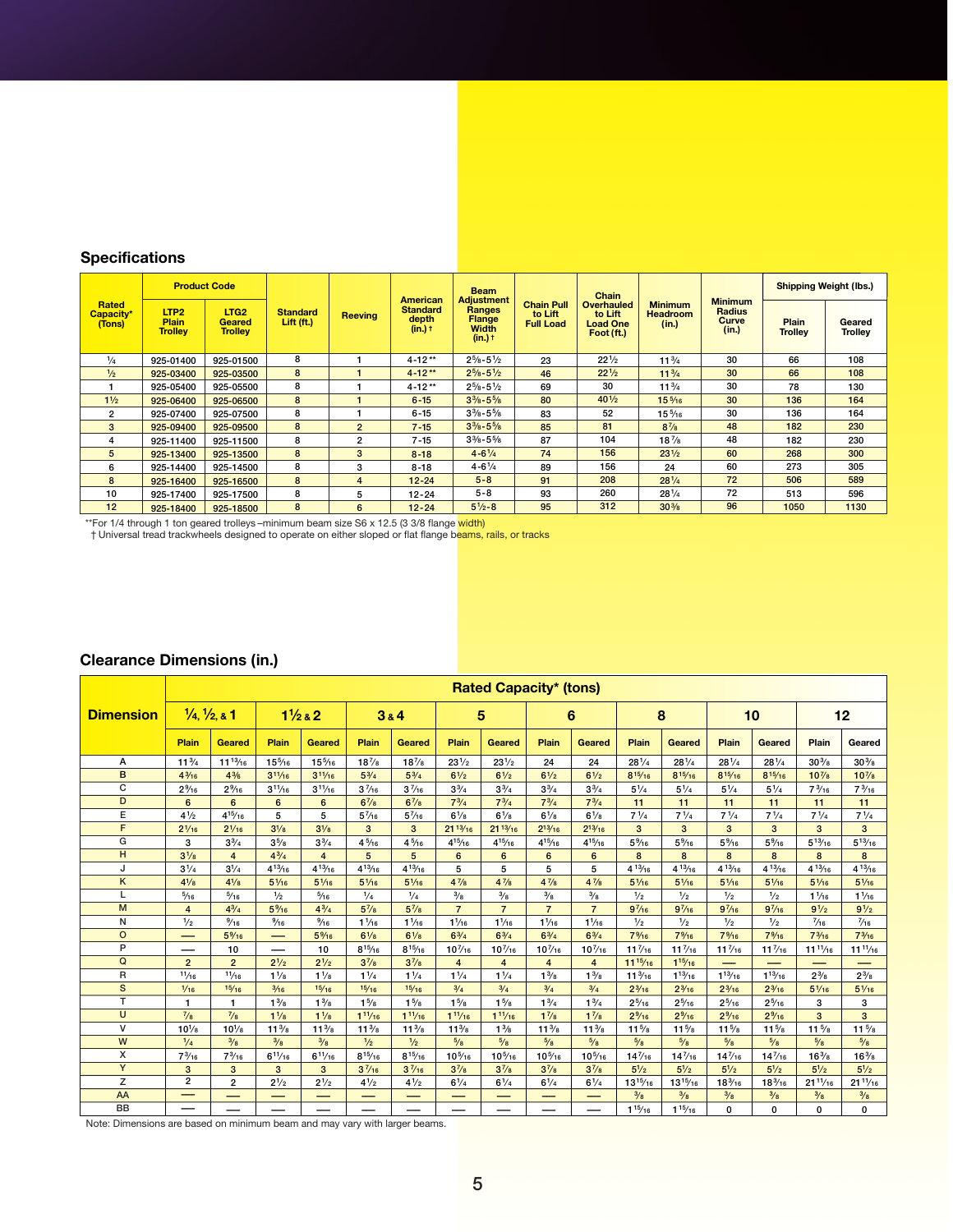# **Yale Load King Low Headroom Trolley Hoist**

Capacity range: 1/2– 6 ton

|  |        |                                  |                       | <i><b>fale</b></i> |  |
|--|--------|----------------------------------|-----------------------|--------------------|--|
|  |        |                                  | <b>COCOCOCOCOCOCO</b> | $\circ$            |  |
|  |        | <b>CALINERAL RUCKLACKATALISM</b> |                       |                    |  |
|  | E<br>E |                                  |                       |                    |  |
|  |        |                                  |                       |                    |  |

Hoist and trolley all in one unit for low headroom applications features:

- Crowned tread and flanged wheels to minimize rolling friction
- Simple, efficient design
- Reduced headroom, side clearances and end approach for easy maneuvering of loads in tight places
- Plain trolley mounts in capacities from 1/2 to 6 tons
- Geared trolley mounts in capacities from 11/2 to 6 tons
- Standard hand chain drop 2 feet less than lift (example: 8 foot lift hoist has 6 foot hand chain drop)
- Chain containers, zinc-plated load and hand chain, aluminum unwelded hand chain, Latchlok hooks, bronze hooks, bullard hooks, larger beam trolleys, trolley guards and units without Load Limiter optional, depending on capacity
- Standard Load Limiter/automatic overload protection
- Lifetime warranty
- Metric rated
- Made in U.S.A.





**Plain trolley and the Contract Contract Contract Contract Contract Contract Contract Contract Contract Contract Contract Contract Contract Contract Contract Contract Contract Contract Contract Contract Contract Contract C**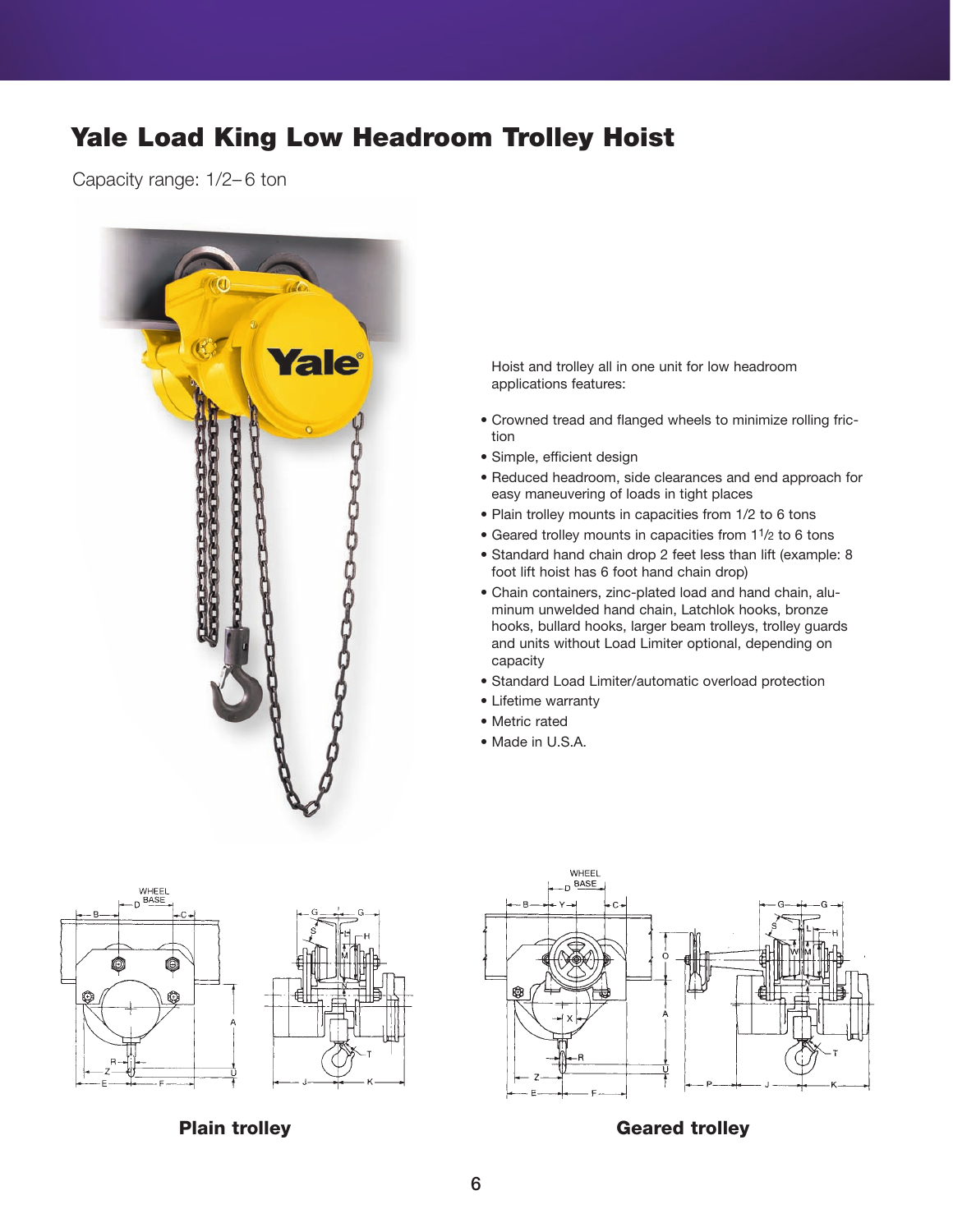#### **Specifications**

| Specifications<br><b>Product Code</b><br><b>Shipping Weight (lbs.)</b><br><b>Beam</b><br>Chain<br><b>Adjustment</b><br><b>Minimum</b><br><b>Chain Pull</b><br>Rated<br><b>American</b><br><b>Overhauled</b><br><b>Minimum</b><br>Ranges<br><b>Standard</b><br><b>Radius</b><br>to Lift<br><b>Standard</b><br><b>Headroom</b><br>Capacity*<br><b>Reeving</b><br>to Lift<br><b>Flange</b><br>Width<br>Lift (ft.)<br>Curve<br>Plain<br><b>Full Load</b><br><b>Geared</b><br>Plain<br>Geared<br>(Tons)<br>depth<br><b>Load One</b><br>(in.)<br>(in.)<br>Foot (lbs.)<br><b>Trolley</b><br><b>Trolley</b><br><b>Trolley</b><br><b>Trolley</b><br>$(in.)$ $tt$<br>Foot (ft.)<br>$(in.)$ $tt$<br>$\frac{1}{2}$<br>926-03400<br>8<br>1<br>$6 - 12 \cdot 1$<br>$3\frac{3}{8} - 5$<br>46<br>$22\frac{1}{2}$<br>$8\frac{7}{8}$<br>36<br>88<br>$\bf8$<br>$6 - 12***$<br>36<br>926-05400<br>$\mathbf{1}$<br>$3\frac{3}{8} - 5$<br>$9^{1/4}$<br>93<br>$\mathbf{1}$<br>69<br>30<br>210<br>$7 - 15***$<br>926-06400<br>8<br>$3\frac{5}{8} - 5\frac{1}{2}$<br>48<br>186<br>$1\frac{1}{2}$<br>926-06500<br>$\mathbf{1}$<br>80<br>$40^{1/2}$<br>$12\frac{1}{2}$<br>8<br>216<br>$\mathbf{1}$<br>$7 - 15$ <sup>†</sup><br>186<br>926-07400<br>926-07500<br>$3\frac{5}{8} - 5\frac{1}{2}$<br>48<br>$\overline{2}$<br>83<br>52<br>$12^{1/2}$<br>233<br>926-09500<br>8<br>$\overline{\mathbf{c}}$<br>203<br>926-09400<br>$7 - 15$ <sup>†</sup><br>$3\frac{5}{8} - 5\frac{1}{2}$<br>85<br>$14\frac{1}{8}$<br>48<br>3<br>81<br>372<br>8<br>$\overline{\mathbf{c}}$<br>$8 - 24$ <sup>t</sup><br>$4 - 7$<br>$16\frac{3}{4}$<br>96<br>308<br>$\overline{4}$<br>926-11400<br>926-11500<br>88<br>104<br>328<br>370<br>926-13400<br>926-13500<br>$8 - 24$ <sup>+</sup><br>75<br>96<br>5<br>8<br>3<br>$4 - 7$<br>156<br>$18\frac{1}{4}$<br>375<br>926-14400<br>8<br>96<br>6<br>926-14500<br>$\mathbf{3}$<br>$8 - 24$ <sup>t</sup><br>$4 - 7$<br>90<br>156<br>$18\frac{3}{4}$<br>333<br>** 1/2 and 1 ton also available for 4" and 5" S-beam, and 11/2 and 2 ton for 6" S-beam without extra charge<br>† Universal tread trackwheels designed to operate on either sloped or flat flange beams, rails, or tracks<br>Also can be used on flat flange beams withing the same range of flange widths, provided beam depth will accommodate wheel diameter (check clearance diagram).<br>†† Applies to minimum size S-beam within adjustability range<br><b>Clearance Dimensions (in.)</b> |  |  |  |  |  |  |  |
|-----------------------------------------------------------------------------------------------------------------------------------------------------------------------------------------------------------------------------------------------------------------------------------------------------------------------------------------------------------------------------------------------------------------------------------------------------------------------------------------------------------------------------------------------------------------------------------------------------------------------------------------------------------------------------------------------------------------------------------------------------------------------------------------------------------------------------------------------------------------------------------------------------------------------------------------------------------------------------------------------------------------------------------------------------------------------------------------------------------------------------------------------------------------------------------------------------------------------------------------------------------------------------------------------------------------------------------------------------------------------------------------------------------------------------------------------------------------------------------------------------------------------------------------------------------------------------------------------------------------------------------------------------------------------------------------------------------------------------------------------------------------------------------------------------------------------------------------------------------------------------------------------------------------------------------------------------------------------------------------------------------------------------------------------------------------------------------------------------------------------------------------------------------------------------------------------------------------------------------------------------------------------------------------------------------------------------------------------------------------------------------------------------------------------------------------------------|--|--|--|--|--|--|--|
|                                                                                                                                                                                                                                                                                                                                                                                                                                                                                                                                                                                                                                                                                                                                                                                                                                                                                                                                                                                                                                                                                                                                                                                                                                                                                                                                                                                                                                                                                                                                                                                                                                                                                                                                                                                                                                                                                                                                                                                                                                                                                                                                                                                                                                                                                                                                                                                                                                                     |  |  |  |  |  |  |  |
|                                                                                                                                                                                                                                                                                                                                                                                                                                                                                                                                                                                                                                                                                                                                                                                                                                                                                                                                                                                                                                                                                                                                                                                                                                                                                                                                                                                                                                                                                                                                                                                                                                                                                                                                                                                                                                                                                                                                                                                                                                                                                                                                                                                                                                                                                                                                                                                                                                                     |  |  |  |  |  |  |  |
|                                                                                                                                                                                                                                                                                                                                                                                                                                                                                                                                                                                                                                                                                                                                                                                                                                                                                                                                                                                                                                                                                                                                                                                                                                                                                                                                                                                                                                                                                                                                                                                                                                                                                                                                                                                                                                                                                                                                                                                                                                                                                                                                                                                                                                                                                                                                                                                                                                                     |  |  |  |  |  |  |  |
|                                                                                                                                                                                                                                                                                                                                                                                                                                                                                                                                                                                                                                                                                                                                                                                                                                                                                                                                                                                                                                                                                                                                                                                                                                                                                                                                                                                                                                                                                                                                                                                                                                                                                                                                                                                                                                                                                                                                                                                                                                                                                                                                                                                                                                                                                                                                                                                                                                                     |  |  |  |  |  |  |  |
|                                                                                                                                                                                                                                                                                                                                                                                                                                                                                                                                                                                                                                                                                                                                                                                                                                                                                                                                                                                                                                                                                                                                                                                                                                                                                                                                                                                                                                                                                                                                                                                                                                                                                                                                                                                                                                                                                                                                                                                                                                                                                                                                                                                                                                                                                                                                                                                                                                                     |  |  |  |  |  |  |  |
|                                                                                                                                                                                                                                                                                                                                                                                                                                                                                                                                                                                                                                                                                                                                                                                                                                                                                                                                                                                                                                                                                                                                                                                                                                                                                                                                                                                                                                                                                                                                                                                                                                                                                                                                                                                                                                                                                                                                                                                                                                                                                                                                                                                                                                                                                                                                                                                                                                                     |  |  |  |  |  |  |  |
|                                                                                                                                                                                                                                                                                                                                                                                                                                                                                                                                                                                                                                                                                                                                                                                                                                                                                                                                                                                                                                                                                                                                                                                                                                                                                                                                                                                                                                                                                                                                                                                                                                                                                                                                                                                                                                                                                                                                                                                                                                                                                                                                                                                                                                                                                                                                                                                                                                                     |  |  |  |  |  |  |  |
|                                                                                                                                                                                                                                                                                                                                                                                                                                                                                                                                                                                                                                                                                                                                                                                                                                                                                                                                                                                                                                                                                                                                                                                                                                                                                                                                                                                                                                                                                                                                                                                                                                                                                                                                                                                                                                                                                                                                                                                                                                                                                                                                                                                                                                                                                                                                                                                                                                                     |  |  |  |  |  |  |  |
|                                                                                                                                                                                                                                                                                                                                                                                                                                                                                                                                                                                                                                                                                                                                                                                                                                                                                                                                                                                                                                                                                                                                                                                                                                                                                                                                                                                                                                                                                                                                                                                                                                                                                                                                                                                                                                                                                                                                                                                                                                                                                                                                                                                                                                                                                                                                                                                                                                                     |  |  |  |  |  |  |  |
|                                                                                                                                                                                                                                                                                                                                                                                                                                                                                                                                                                                                                                                                                                                                                                                                                                                                                                                                                                                                                                                                                                                                                                                                                                                                                                                                                                                                                                                                                                                                                                                                                                                                                                                                                                                                                                                                                                                                                                                                                                                                                                                                                                                                                                                                                                                                                                                                                                                     |  |  |  |  |  |  |  |
|                                                                                                                                                                                                                                                                                                                                                                                                                                                                                                                                                                                                                                                                                                                                                                                                                                                                                                                                                                                                                                                                                                                                                                                                                                                                                                                                                                                                                                                                                                                                                                                                                                                                                                                                                                                                                                                                                                                                                                                                                                                                                                                                                                                                                                                                                                                                                                                                                                                     |  |  |  |  |  |  |  |
|                                                                                                                                                                                                                                                                                                                                                                                                                                                                                                                                                                                                                                                                                                                                                                                                                                                                                                                                                                                                                                                                                                                                                                                                                                                                                                                                                                                                                                                                                                                                                                                                                                                                                                                                                                                                                                                                                                                                                                                                                                                                                                                                                                                                                                                                                                                                                                                                                                                     |  |  |  |  |  |  |  |
|                                                                                                                                                                                                                                                                                                                                                                                                                                                                                                                                                                                                                                                                                                                                                                                                                                                                                                                                                                                                                                                                                                                                                                                                                                                                                                                                                                                                                                                                                                                                                                                                                                                                                                                                                                                                                                                                                                                                                                                                                                                                                                                                                                                                                                                                                                                                                                                                                                                     |  |  |  |  |  |  |  |
|                                                                                                                                                                                                                                                                                                                                                                                                                                                                                                                                                                                                                                                                                                                                                                                                                                                                                                                                                                                                                                                                                                                                                                                                                                                                                                                                                                                                                                                                                                                                                                                                                                                                                                                                                                                                                                                                                                                                                                                                                                                                                                                                                                                                                                                                                                                                                                                                                                                     |  |  |  |  |  |  |  |
|                                                                                                                                                                                                                                                                                                                                                                                                                                                                                                                                                                                                                                                                                                                                                                                                                                                                                                                                                                                                                                                                                                                                                                                                                                                                                                                                                                                                                                                                                                                                                                                                                                                                                                                                                                                                                                                                                                                                                                                                                                                                                                                                                                                                                                                                                                                                                                                                                                                     |  |  |  |  |  |  |  |
|                                                                                                                                                                                                                                                                                                                                                                                                                                                                                                                                                                                                                                                                                                                                                                                                                                                                                                                                                                                                                                                                                                                                                                                                                                                                                                                                                                                                                                                                                                                                                                                                                                                                                                                                                                                                                                                                                                                                                                                                                                                                                                                                                                                                                                                                                                                                                                                                                                                     |  |  |  |  |  |  |  |
|                                                                                                                                                                                                                                                                                                                                                                                                                                                                                                                                                                                                                                                                                                                                                                                                                                                                                                                                                                                                                                                                                                                                                                                                                                                                                                                                                                                                                                                                                                                                                                                                                                                                                                                                                                                                                                                                                                                                                                                                                                                                                                                                                                                                                                                                                                                                                                                                                                                     |  |  |  |  |  |  |  |
|                                                                                                                                                                                                                                                                                                                                                                                                                                                                                                                                                                                                                                                                                                                                                                                                                                                                                                                                                                                                                                                                                                                                                                                                                                                                                                                                                                                                                                                                                                                                                                                                                                                                                                                                                                                                                                                                                                                                                                                                                                                                                                                                                                                                                                                                                                                                                                                                                                                     |  |  |  |  |  |  |  |
|                                                                                                                                                                                                                                                                                                                                                                                                                                                                                                                                                                                                                                                                                                                                                                                                                                                                                                                                                                                                                                                                                                                                                                                                                                                                                                                                                                                                                                                                                                                                                                                                                                                                                                                                                                                                                                                                                                                                                                                                                                                                                                                                                                                                                                                                                                                                                                                                                                                     |  |  |  |  |  |  |  |
|                                                                                                                                                                                                                                                                                                                                                                                                                                                                                                                                                                                                                                                                                                                                                                                                                                                                                                                                                                                                                                                                                                                                                                                                                                                                                                                                                                                                                                                                                                                                                                                                                                                                                                                                                                                                                                                                                                                                                                                                                                                                                                                                                                                                                                                                                                                                                                                                                                                     |  |  |  |  |  |  |  |
|                                                                                                                                                                                                                                                                                                                                                                                                                                                                                                                                                                                                                                                                                                                                                                                                                                                                                                                                                                                                                                                                                                                                                                                                                                                                                                                                                                                                                                                                                                                                                                                                                                                                                                                                                                                                                                                                                                                                                                                                                                                                                                                                                                                                                                                                                                                                                                                                                                                     |  |  |  |  |  |  |  |
|                                                                                                                                                                                                                                                                                                                                                                                                                                                                                                                                                                                                                                                                                                                                                                                                                                                                                                                                                                                                                                                                                                                                                                                                                                                                                                                                                                                                                                                                                                                                                                                                                                                                                                                                                                                                                                                                                                                                                                                                                                                                                                                                                                                                                                                                                                                                                                                                                                                     |  |  |  |  |  |  |  |
|                                                                                                                                                                                                                                                                                                                                                                                                                                                                                                                                                                                                                                                                                                                                                                                                                                                                                                                                                                                                                                                                                                                                                                                                                                                                                                                                                                                                                                                                                                                                                                                                                                                                                                                                                                                                                                                                                                                                                                                                                                                                                                                                                                                                                                                                                                                                                                                                                                                     |  |  |  |  |  |  |  |
|                                                                                                                                                                                                                                                                                                                                                                                                                                                                                                                                                                                                                                                                                                                                                                                                                                                                                                                                                                                                                                                                                                                                                                                                                                                                                                                                                                                                                                                                                                                                                                                                                                                                                                                                                                                                                                                                                                                                                                                                                                                                                                                                                                                                                                                                                                                                                                                                                                                     |  |  |  |  |  |  |  |
|                                                                                                                                                                                                                                                                                                                                                                                                                                                                                                                                                                                                                                                                                                                                                                                                                                                                                                                                                                                                                                                                                                                                                                                                                                                                                                                                                                                                                                                                                                                                                                                                                                                                                                                                                                                                                                                                                                                                                                                                                                                                                                                                                                                                                                                                                                                                                                                                                                                     |  |  |  |  |  |  |  |
|                                                                                                                                                                                                                                                                                                                                                                                                                                                                                                                                                                                                                                                                                                                                                                                                                                                                                                                                                                                                                                                                                                                                                                                                                                                                                                                                                                                                                                                                                                                                                                                                                                                                                                                                                                                                                                                                                                                                                                                                                                                                                                                                                                                                                                                                                                                                                                                                                                                     |  |  |  |  |  |  |  |
|                                                                                                                                                                                                                                                                                                                                                                                                                                                                                                                                                                                                                                                                                                                                                                                                                                                                                                                                                                                                                                                                                                                                                                                                                                                                                                                                                                                                                                                                                                                                                                                                                                                                                                                                                                                                                                                                                                                                                                                                                                                                                                                                                                                                                                                                                                                                                                                                                                                     |  |  |  |  |  |  |  |

| <b>Dimension</b> |                 |                |                  | <b>Rated Capacity* (tons)</b> |                 |                 |                         |
|------------------|-----------------|----------------|------------------|-------------------------------|-----------------|-----------------|-------------------------|
|                  | $\frac{1}{2}$   | 1              | $1\frac{1}{2}82$ | 3                             | 4               | 5               | 6                       |
| А                | $8^{7}/8$       | $9^{1/4}$      | $12\frac{1}{2}$  | $14\frac{1}{8}$               | $16\frac{3}{4}$ | $18^{1/4}$      | $18\frac{3}{4}$         |
| B                | $3^{5/8}$       | $3^{5/8}$      | 6                | 6                             | $7^{3}/8$       | $7^{3}/8$       | $7^{3}/8$               |
| C                | $3^{5/8}$       | $3^{5/8}$      | $3^{1/8}$        | $3^{1/8}$                     | 4               | 4               | $\overline{\mathbf{4}}$ |
| D                | $6\frac{1}{2}$  | $6^{1/2}$      | $7^{3}/4$        | $7^{3}/4$                     | 9               | 9               | 9                       |
| Е                | $6^{7}/8$       | $6^{3}/4$      | $7\frac{5}{8}$   | $10^{1/2}$                    | 11              | $11\frac{7}{8}$ | $11\frac{7}{8}$         |
| F                | $6^{3}/4$       | $6^{7}/8$      | $9^{1/4}$        | $6\frac{3}{8}$                | $9^{3}/_{8}$    | $8^{1/2}$       | $8^{1/2}$               |
| G                | $3^{3}/4$       | $3^{3}/4$      | $5\frac{1}{8}$   | $5\frac{1}{8}$                | $5\frac{7}{8}$  | $5\frac{7}{8}$  | $5^{7}/8$               |
| H                | $4^{3}/4$       | $4^{3}/4$      | $4^{5}/_{8}$     | $4^{5}/8$                     | $5^{7}/8$       | $5^{7}/8$       | $5^{7}/8$               |
| J                | 6               | 6              | $9\frac{5}{16}$  | 9 <sup>5</sup> /16            | 10%             | 10%6            | 10%6                    |
| K                | $8^{1/8}$       | $8^{1/8}$      | $9\frac{5}{8}$   | $9^{5}/8$                     | 11              | 11              | 11                      |
| L                | $\frac{1}{2}$   | $\frac{1}{2}$  | $\frac{1}{2}$    | $\frac{1}{2}$                 | $\frac{1}{2}$   | $\frac{1}{2}$   | $\frac{1}{2}$           |
| M                | $5^{7}/_{16}$   | $5^{7}/_{16}$  | $5\frac{3}{8}$   | $5^{3}/8$                     | $6^{3}/4$       | $6^{3}/4$       | $6^{3}/4$               |
| N                | 1               | $\mathbf{1}$   | $\mathbf{1}$     | 1                             | $1\frac{1}{8}$  | $1\frac{1}{8}$  | $1\frac{1}{8}$          |
| $\circ$          | --              | —              | $6^{3}/4$        | $6^{3}/4$                     | $6^{1/2}$       | $6\frac{1}{2}$  | $6^{1/2}$               |
| P                |                 |                | $4^{7}/_{8}$     | $4^{7}/_{8}$                  | $4^{1/4}$       | $4^{1/4}$       | $4^{1/4}$               |
| $\mathsf{R}$     | 11/16           | 13/16          | $1\frac{1}{8}$   | 1 <sup>1</sup> /4             | $1\frac{1}{4}$  | 11/4            | $1\frac{3}{8}$          |
| s                | $\frac{5}{16}$  | $\frac{5}{16}$ | $1\frac{3}{8}$   | $1\frac{3}{8}$                | $1\frac{1}{16}$ | $1\frac{1}{16}$ | $1\frac{1}{16}$         |
| T                | $1\frac{1}{32}$ | $1\frac{1}{8}$ | $1\frac{5}{16}$  | $1\frac{5}{8}$                | $1\frac{5}{8}$  | $1\frac{5}{8}$  | $1^{3}/4$               |
| U                | 15/16           | $1\frac{1}{8}$ | $1\frac{1}{2}$   | $1^{11/16}$                   | 111/16          | $1^{11/16}$     | $1\frac{7}{8}$          |
| W                |                 | -              | $5\frac{5}{8}$   | $5\frac{5}{8}$                | $\overline{7}$  | $\overline{7}$  | $\overline{7}$          |
| X                |                 |                | $2^{1/4}$        | $\frac{5}{8}$                 | $^{7}/_8$       | ---             | ---                     |
| Y                |                 | —              | $3^{7}/8$        | $3^{7}/8$                     | $4^{1/2}$       | $4^{1/2}$       | $4^{1/2}$               |
| z                | $7^{3}/8$       | $7^{1/4}$      | $6\frac{5}{8}$   | $9^{1/2}$                     | $9^{1/2}$       | $10\%$          | $10^{3}/s$              |

#### **Clearance Dimensions (in.)**

Note: Dimensions G, L, M, O, P, S & W are shown for minimum S-beam and increase proportionally for larger beams. Dimension N is shown for minimum S-beam and decreases<br>proportionally for larger beams.